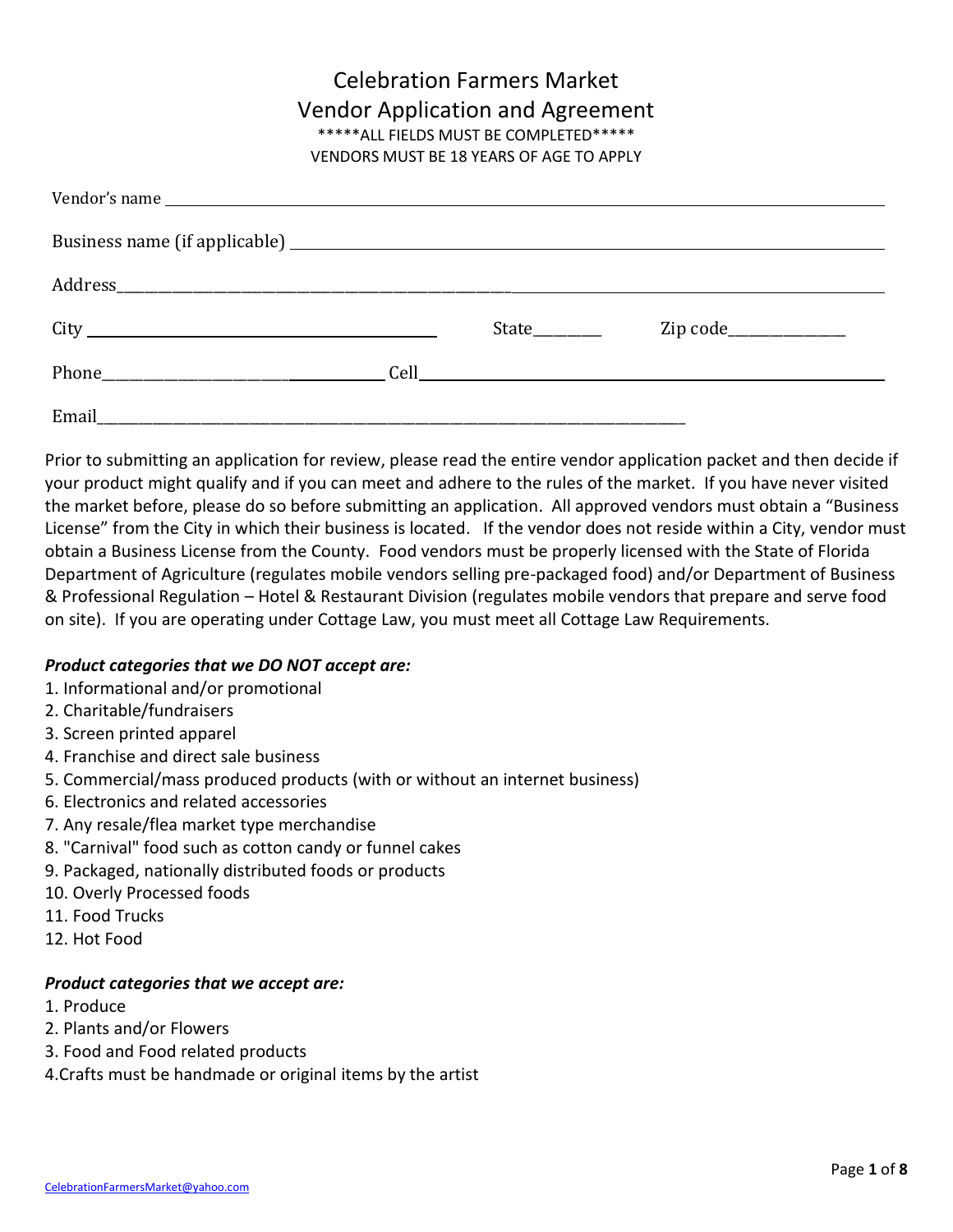The primary theme of the market is related to produce, plants, and specialty foods. Other products that are accepted are intended to supplement the core theme while adding color and variety to the marketplace. The Celebration Farmers Market is NOT a flea market or craft fair. Submitting an application in no way guarantees acceptance as a vendor at the Celebration Farmers Market. The review committee will determine if a product meets the needs of the market. If it does not, the committee may deny the application or place it on a waitlist. There is no time frame for determining when a waitlisted application may be accepted into the market.

Please list and describe in DETAIL ALL proposed items for sale. You MUST include 3-5 photos of your products and your display set up. E-mail to [celebrationfarmersmarket@yahoo.com.](mailto:celebrationfarmersmarket@yahoo.com) Please allow **7-10 business days** for review of your product. Please note that the application process will not begin until we receive a fully completed application and pictures that display your product.

| <b>ITEM NAME</b>                                                      | DETAILED ITEM DESCRIPTION |  |
|-----------------------------------------------------------------------|---------------------------|--|
|                                                                       |                           |  |
|                                                                       |                           |  |
|                                                                       |                           |  |
|                                                                       |                           |  |
|                                                                       |                           |  |
|                                                                       |                           |  |
| ** If additional space is needed please use other side of this sheet. |                           |  |

By signing below, the above Vendor acknowledges that application submission and approval by RTP Productions Corp. (RTP), the Market Director, **DOES NOT reserve market space or guarantee market space availability.** Once application is submitted, a review and approval will be made solely by and at the discretion of the Market Director. The Market Director may deny any vendor that does not meet the needs of the market and market product quality standards and this is observed on a case by case basis. Market space is limited by product category. If approved, vendor may be placed on a waiting list based on their particular product category. The Market Director is able to cancel or modify this agreement at any time. Vendor acknowledges that such Policies and Procedures may be amended from time to time in writing in a timely manner by the Market Director and agrees to abide by the terms of any such amendments. If Vendor continues to vend at the Market following the adoption of such amended Policies and Procedures, then the Vendor acknowledges that violation of such amended Policies and Procedures may result in loss of Celebration Farmers Market vending privileges.

### **Hold Harmless/Indemnification/Copyright Agreement**

Vendor shall indemnify and hold harmless RTP, The City of Celebration, Celebration Residential Owners Association, Celebration Non-Residential Owners Association, Celebration Joint Committee, Celebration Community Services, Capital Consultants Management Corporation, Lexin Celebration Commercial, LLC,

Lexin Capital, Town Center Foundation, The Town Center Condo Association, Celebration Community Development District and Market Manager, from and against any and all liability, claims, demands, damages, expenses, fees, fines, penalties, suits, proceedings, actions and costs of actions, including attorney's fees for trial and on appeal, of any kind or nature arising out of or in any way connected with this Contract or Vendor's use of the space(s), sale of goods or conduct of business by Vendor, its agents, servants, employees, customers, patrons or invitees or any act or omission of Vendor, its agents, servants, employees, customers, patrons or invitees.

Vendor is responsible for all monies collected from the sale of Vendor's goods plus collecting and reporting of sales tax. RTP Corp., the City of Celebration, Celebration Residential Owners Association, Celebration Non-Residential Owners Association, Celebration Joint Committee, Celebration Community Services, Capital Consultants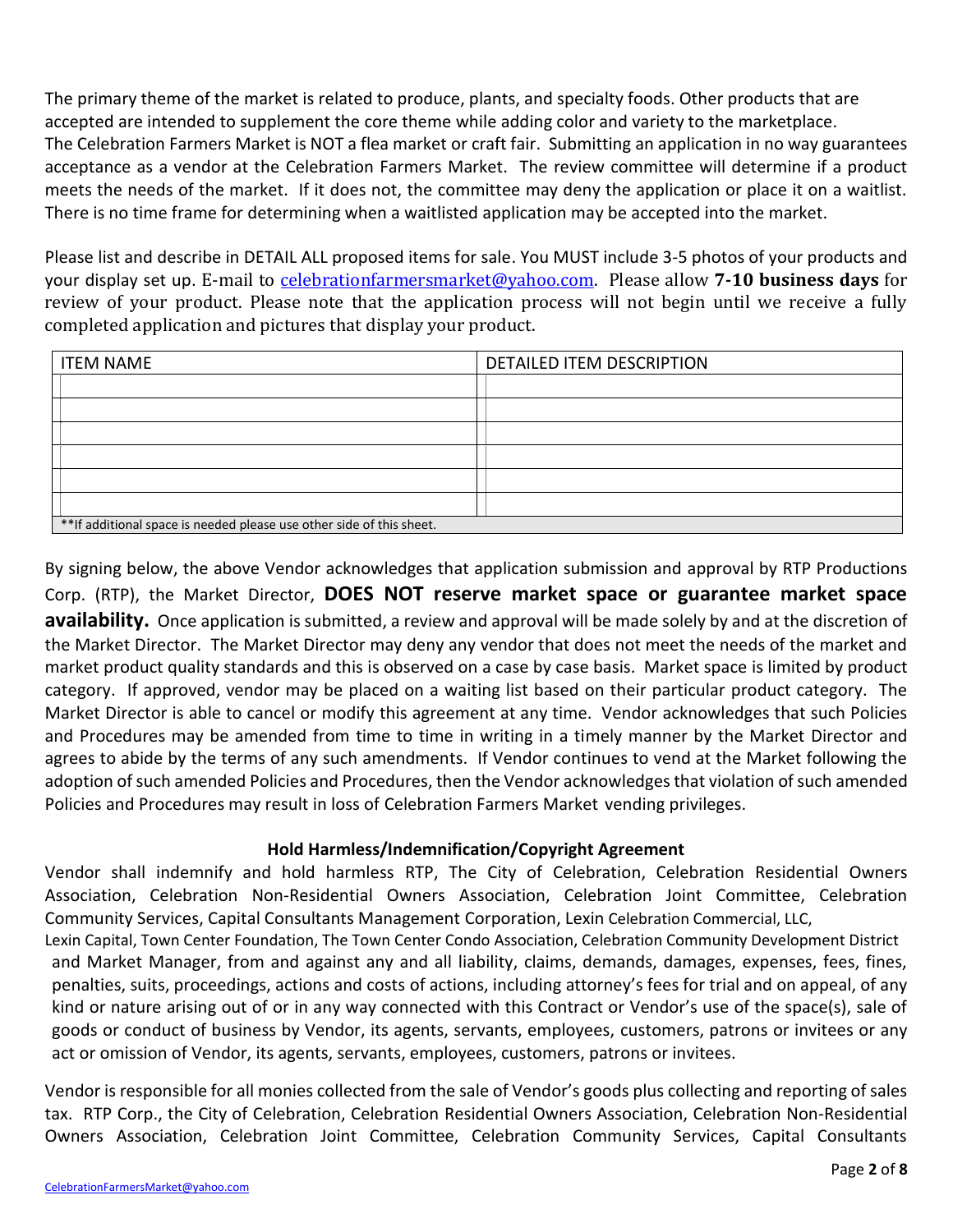Management Corporation, Lexin Celebration Commercial, LLC, Lexin Capital, Town Center Foundation, The Town Center Condo Association, Celebration Community Development District

and the Market Manager are in no way responsible for any lost or stolen monies or items.

Vendor assumes all costs arising from the use of patented, trademarked, or copyrighted materials, equipment, devised, processes, or dramatic rights used on or incorporated in the conduct of any Vendor at or related to its operations at the Market; and Vendor agrees to indemnify and hold harmless RTP Corp., the City of Celebration and Market Manager from all damages, costs and expenses in law or equity for or on account of any patented, trademarked, or copyrighted materials, equipment, devices, processes, or dramatic rights furnished or used by Vendor in connection with this Agreement and will defend RTP Corp., the City of Celebration, Celebration Residential Owners Association, Celebration Non Residential Owners Association, Celebration Joint Committee, Celebration Community Services, Capital Consultants Management Corporation, Lexin Celebration Commercial, LLC, Lexin Capital, Town Center Foundation, The Town Center Condo Association, Celebration Community Development District and Market Manager from any such suit or action, regardless of whether it be groundless or fraudulent.

This Agreement has been entered into in Osceola County, Florida and shall be construed in accordance with the laws of Florida and venue for any action arising from this Agreement shall be Osceola County, Florida.

Signature below indicates that Vendor has carefully read and understands all of the above terms and requirements and the **attached as Exhibit "A", Celebration Farmers Market Policies and Procedures**, and incorporated herein by reference, and that any violation of such may result in loss of Celebration Farmers Market vending privileges.

Vendor Signature

| Print name | Date |
|------------|------|
|            |      |

Booth space is 10' x 10'. Cost is **\$35** per booth, payable on the day of the market. **A \$30 fee WILL be imposed for returned checks and the vendor privilege of this form of payment will be discontinued.** Credit cards are not accepted.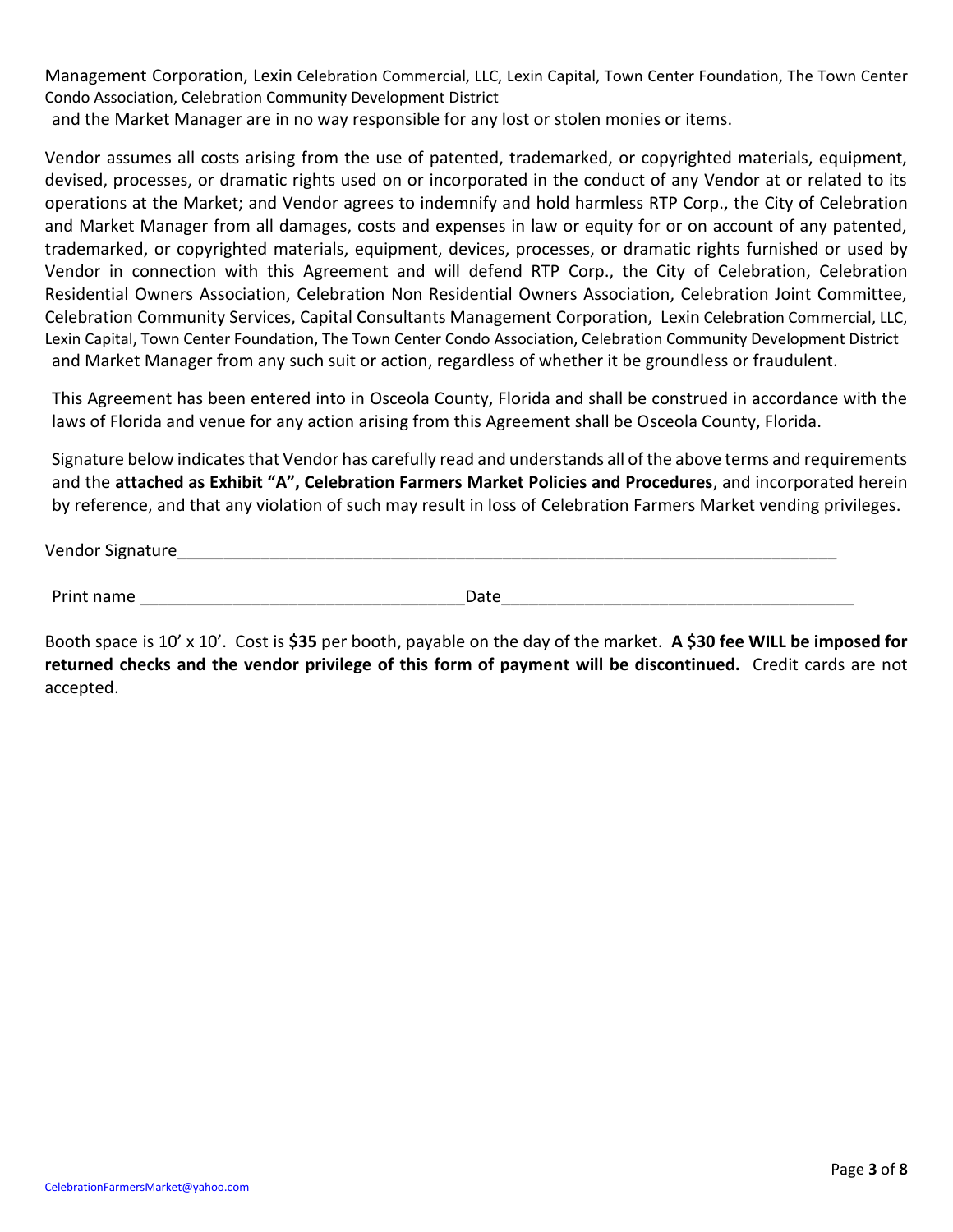# **Exhibit "A"**

# Celebration Farmers Market Policies and Procedures

**\*\*\*Initials in the spaces provided in the following sections indicates that the Vendor has carefully read and understands each section\*\*\***

#### **PART I**

### **GENERAL MARKET PARAMETERS**

- $\triangleright$  The Market Director is responsible for the recruitment of Vendors, distribution and explanation of Market policies and procedures, approval of merchandise to be sold, assignment of spaces and execution of Vendor agreements. The Market Manager is responsible for the day-to-day operations of the Market and shall be Vendor's point of contact for questions and issues that arise during the Market. **The Market Manager may move any vendor booth at any time for any reason.** The Market Director reserves the right to determine whether proposed merchandise meets the Market objectives and criteria for participation. **No Vendor is permitted to add new items for sale unless the Market Director approves it first. Request MUST be made in writing by email to [celebrationfarmersmarket@yahoo.com](mailto:celebrationfarmersmarket@yahoo.com) along with photos of the requested items. Approval must be granted by Market Director before Vendor may begin selling additional item.**
- ➢ \_\_\_\_\_Any approved vendor MUST notify the Market Manager **PRIOR** to any change of ownership in his/her business. A new Application and Vendor Agreement must be submitted and approved by RTP. **There is no guarantee that the new owner will be in the same location as the previous owner.**
- ➢ \_\_\_\_\_The Market will be open to the public from **9:00 a.m. to 3:00 p.m**. each Sunday. The Market will be closed on New Year's Day and/or Christmas Day when they fall on a Sunday. The Market Manager or Market Director maintains the right to close the Market any Sunday for any reason.
- $\triangleright$  Product categories permitted to be sold at the Market are limited to plants and other garden related items, baked goods, produce, dry goods, seasonal items, art, jewelry and handmade items with qualifying criteria in each category. The Market encourages participation by local farmers, growers, artists, etc. and we request that all vendors use local products when available.
- $\triangleright$  The sale of flea market resale type items is not permitted.
- $\triangleright$  All items for sale must be approved by the Market Manager and the Market Director, prior to Vendor's use of a space at the Farmers Market**.** When adding any additional items to a booth for sale the Market Manager and the Market Director must approve such items in advance. A request must be made in writing by email to [Celebrationfarmersmarket@yahoo.com.](mailto:Celebrationfarmersmarket@yahoo.com) Vendor is given a non-exclusive right to sell such items and in no way does the Market Director's approval constitute granting of an exclusive right to sell such items.
- ➢ \_\_\_\_\_ **NO informational, promotional or fund-raising booths will be approved for the Market.**
- $\triangleright$  The Market Manager may increase or decrease the size of the Market in its sole discretion for reasons including but not limited to staffing, traffic issues, set-up/loading issues, and clean-up costs.
- ➢ \_\_\_\_\_The size of rental spaces available are 10' X 10' or 10' X 5'. The rental fee for both spaces is **\$35.00** per market day, tax included. The Market Manager determines where each Vendor is placed within the Market and may limit the number of spaces to be used by any one Vendor. **No Vendor space is permanent and may be moved or removed at any time by Market Manager.**
- ➢ \_\_\_\_\_ **Because of safety concerns, vendor's children under the age of 14 are not permitted in the booth at any time.**
- $\triangleright$  THERE IS ABSOLUTELY NO SMOKING BY VENDORS OR THEIR EMPLOYEES INSIDE THE MARKET AREA. (This includes vapor cigarettes) Any vendor caught will receive an expulsion from the market and permanent loss of vending privileges.
- No illegal substances shall be consumed, kept, brought, or sold within the market area.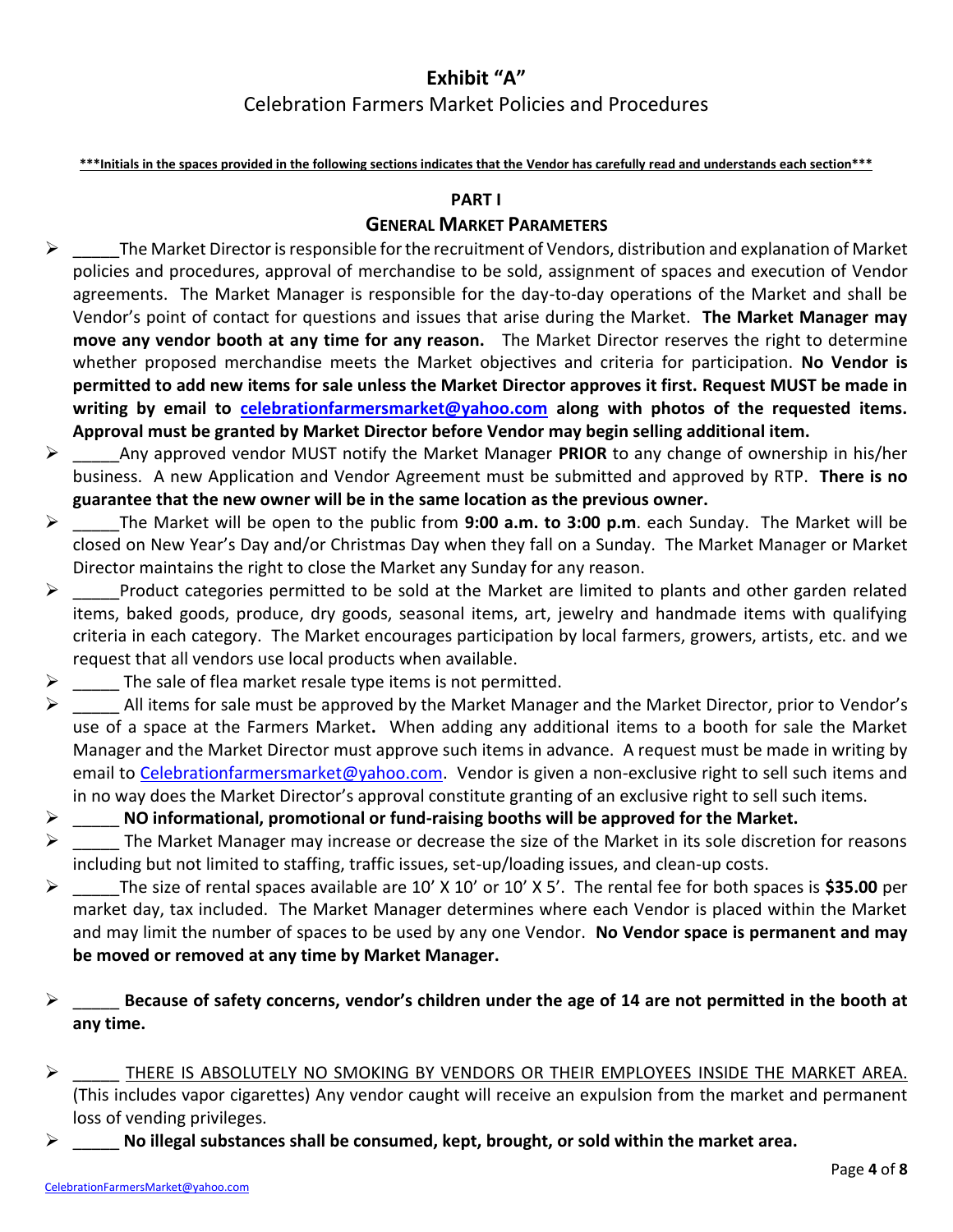- ➢ \_\_\_\_\_ **VENDOR PARKING IS LOCATED BY TOWN HALL ON CELEBRATION AVE OR IN THE K8 PARKING LOT. THERE IS NO OTHER PLACE THAT VENDORS AND THEIR EMPLOYEES/HELPERS ARE ALLOWED TO PARK.** Any vendor or their employees/helpers this is to include family/friends in your booth caught parking any other place will receive a **permanent loss of vending privileges at the market.**
- $\triangleright$  There shall be a probationary period of ninety (90) calendar days from the start of the vendors first market day. At any time during such probationary period, Market Manager may terminate vendor contract for any reason; i.e. market behavior, booth presentation, or violation of any market rules.

# **SET-UP AND BREAK-DOWN/MARKET OPERATIONS**

- $\triangleright$  Setup is NOT permitted until all current fees and other monies owed, if any, have been paid to the Market Manager
- $\triangleright$  Vendors will have from 7:00 a.m. until 8:30 a.m. each Sunday to load in their booth set up. No Vendor may enter the Farmers Market area to set up prior to 6:30 a.m. unless RTP has approved such early entry to the Market. Vendors utilizing trucks in excess of 1  $\frac{1}{2}$  tons shall, after making prior arrangements with the RTP, unload from 6:30 a.m. and exit the area prior to 8:00 a.m.

Any vehicle that has not arrived in the load-in area by 8:30 a.m. will not be permitted to load into the Market that day.

- ➢ \_\_\_\_\_ Vendors must unload their vehicle as quickly as possible. **DO NOT BEGIN TO SET UP.** Have the staff escort your vehicle out of the market area and then you may set up after you are parked.
- $\triangleright$  All booths must be completely set up to sell at 9:00 a.m. and stay open with complete set up until 3:00 p.m. Any vendor breaking down and leaving prior to 3:00pm without permission from the Market Manager will result in loss of vending privileges at the Market. Promptly at 3:00 pm Vendors must tear down tables and tents and pack all supplies **before** getting their vehicle. Whenever the vehicle is in motion within the designated market area going either forwards or backward, an escort must be within 12 feet of the vehicle to clear the path of market patrons, pets and other Vendors. When in designated market area Vendors should drive no faster than walking speed, about 3 miles per hour.

### **PART II**

- $\triangleright$  All Vendors must bring heavy duty trash bags to bag their garbage and all hot food vendors are required to provide a waste receptacle outside of their booth, securing bags properly at the end of the day and disposing of trash using an appropriate method that follows city, county and state health code for waste disposal. If a method is not readily available, the Vendor MUST contact the Market Manager. Trash or residue from the vendors product may not be placed in any storm drain, landscape bed, or on pavers.
- $\triangleright$  Vendors are responsible for all set up materials including, but not limited to, tables, tents, umbrellas, chairs, signage and tablecloths. The Celebration Farmers Market does NOT require a tent, but **all tables must be covered by a cloth to the ground, so no table legs show in front or the side of any tables.** Any tents used must comply with Osceola County Code provisions regarding tent usage.
- $\triangleright$  Signage must be artfully made and must fit the theme of the market; All signage must be properly displayed with Vendor's business name by either an easel, A-frame, or hung securely on tent structure. No more than one sign identifying your business permitted on your booth. **No signs shall be on the ground (except A-frame signs) or leaning against tent structure or disrupting foot traffic or pathways.** Hand written signs are only permitted on a dry eraser board or chalkboard. Forms of Payment (MC/V/Square/EBT) may be no larger than an 8 ½ X 11 and must be displayed on your table, inside your booth. Market Manager has the right to ask Vendor to change signage at any time to meet these requirements.
- ➢ \_\_\_\_\_ All tent awnings must be above 7 feet to prevent any patron from running into them.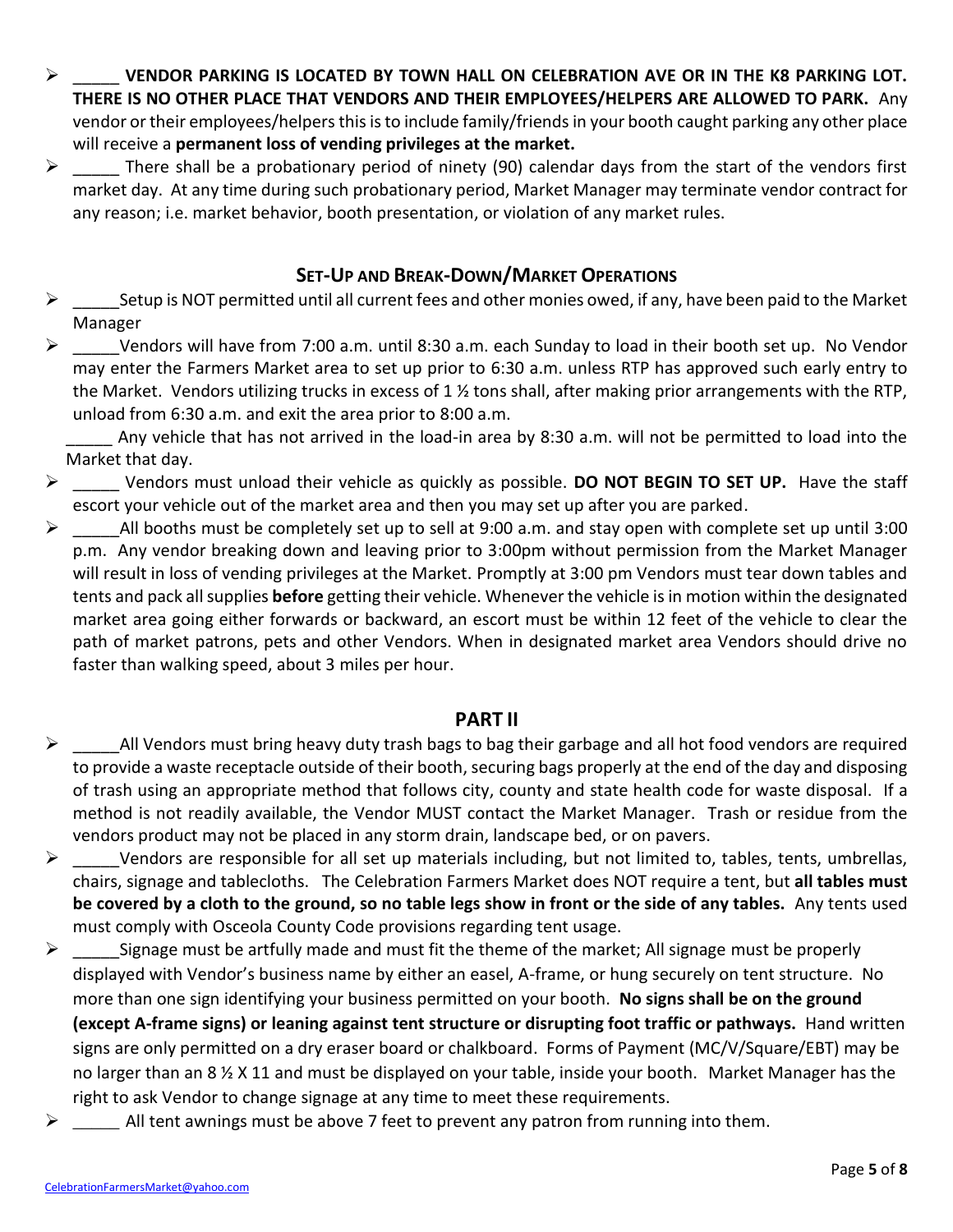- ➢ \_\_\_\_\_Vendors shall maintain their booths in a neat, organized manner, free from clutter. Neat and organized booths enhance the entire market. **Market Manager has the right ask Vendor to clean up booth area at any time.**
- $\triangleright$  All Vendors (including tented booths) are required to have a plastic drop cloth or tarp for possible sudden rain. **Weights (30 lbs. per tent leg) to hold them down are also mandatory**. At no times are any stakes to be used to secure tents**.**
- $\triangleright$  Vendors must be respectful of others. Radios and other noise-making devices should not disturb other vendors or patrons.
- $\triangleright$  Vendors are not permitted to keep and/or bring any pets with them during the course of the market.
- $\triangleright$  Only battery-operated fans or heaters may be used by Vendors. Quiet generator use is permitted for booth operation at less than 60 dBA, so long as in compliance with any relevant City Code provisions. A fully inspected and properly maintained fire extinguisher must be kept in the booth at all times if a generator is being used. The generator must be protected and free from touch by any person attending the Market, as well as free from contact with grass, wood chips, or any flammable or combustible material.
- $\triangleright$  \_\_\_\_\_\_Vendor is responsible to make sure that all persons working with or for them understands and adheres to ALL market policies and procedures!

# **LICENSES AND HEALTH CODES**

- ➢ \_\_\_\_\_All vendors need to secure a **"Business License"** from the **City** in which your business is located, or if a home business, where they reside. If vendor does not reside in a City, vendor must obtain a Business License from the County and State licenses when required for their type of goods or food products. **Licenses must be kept in your booth at all times.** Market manager may ask to see licenses at any time.
- $\triangleright$  Food vendors must be properly licensed with the State of Florida Department of Agriculture (regulates mobile vendors selling pre-packaged food) and/or Department of Business & Professional Regulation – Hotel & Restaurant Division (regulates mobile vendors that prepare and serve food on site).
- $\triangleright$  Food booths must have hand wash sinks, hair tied back and wear plastic gloves when serving food.
- $\triangleright$  Vendors that serve any food products/food samples that are not prepackaged must comply with state laws and regulations related to food service.
- $\triangleright$  Collection of sales tax, when required by the State, is the responsibility of the Vendor.
- $\triangleright$  All prepared foods shall provide documentation of a certified kitchen (unless product falls under the provisions of the Cottage Food Law) and any other food safety requirements to include the Florida Department of Agriculture and Consumer Sciences and the United States Department of Agriculture or other appropriate authority.
- $\triangleright$  Vendors must maintain a professional appearance while working at the Market, including having clean hair, fingernails and clothing during all periods of work at the Market. Vendors and their employees or representatives must wear appropriate footwear at all times.
- $\triangleright$  Hair nets, head bands, beard nets, caps or other effective hair restraints must be worn by all persons engaged in the preparation and service of food in order to keep hair from food and food-contact surfaces.
- ➢ \_\_\_\_\_**All persons working in food booths, MUST wear shirts with sleeves. NO SLEEVELESS SHIRTS.**
- $\triangleright$  Any hot food vendor MUST always have a fire extinguisher in their booth. Cooking area must be protected and free from touch by any person attending the Market, as well as free from contact with grass, wood chips, or any flammable or combustible material.
- $\triangleright$  Hot Food vendors must cover the ground using a tarp
- $\triangleright$  No pets or other animals shall be permitted in Vendors' booths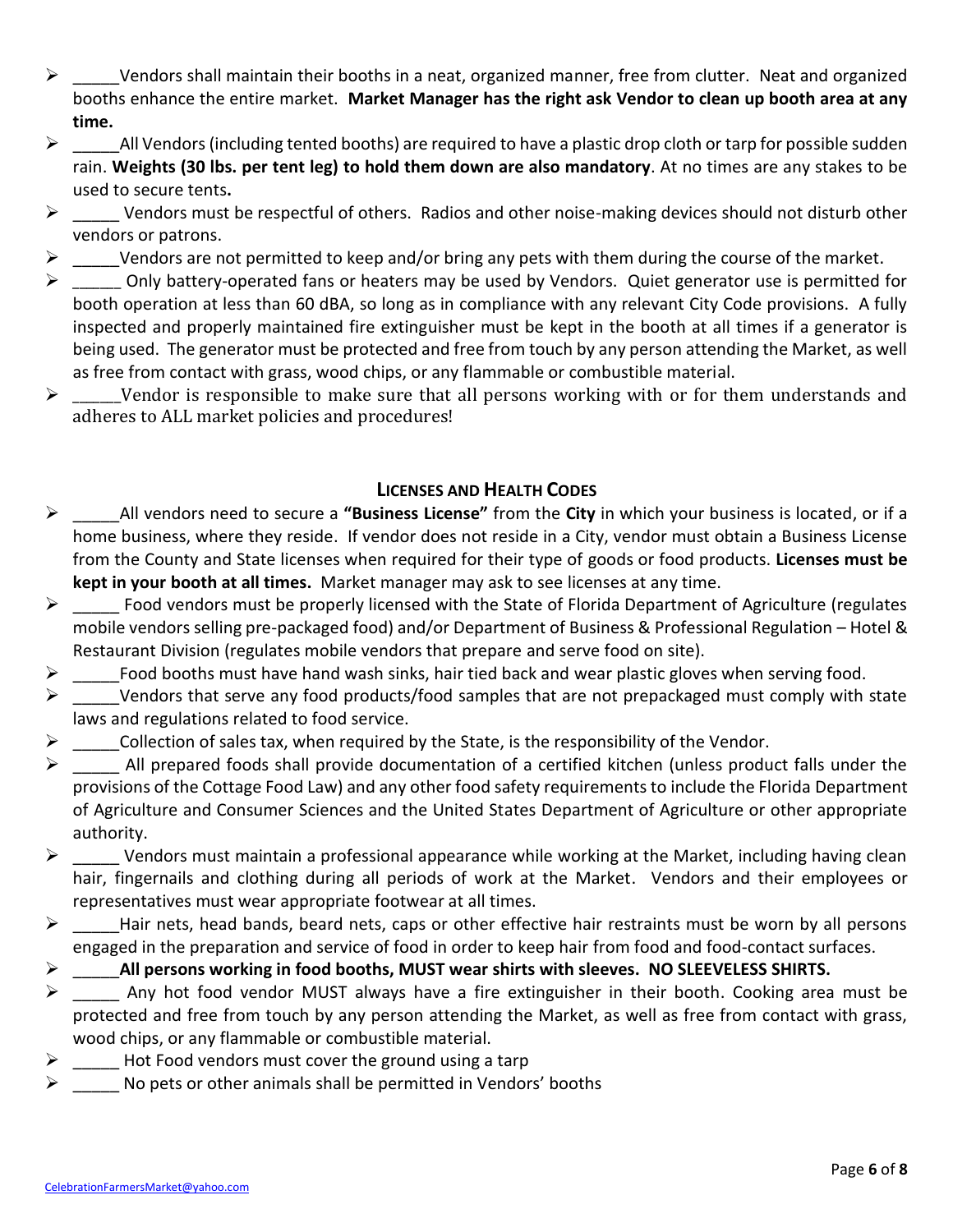## **PART III**

## **PHOTOGRAPHS/VIDEO/LOGOS**

- ➢ \_\_\_\_\_By Vendor's operation at the Market, Vendor consents to the Celebration Farmers Market's right to photograph or video any Vendor or Vendor booth for the use of advertising or promotion of the Market. All images will become the property of RTP, Inc.
- $\triangleright$  The Celebration Farmers Market logos and images are the property of RTP, Inc. and may not be used for any purpose without the written consent of RTP.

### **ENFORCEMENT OF RULES**

- $\triangleright$  \_\_\_\_\_ Vendors, as a condition of approval, shall accept responsibility for the conduct and actions of themselves and all persons working on their behalf at the Farmers Market including, but not limited to, their employees, agents, family and volunteers.
- ➢ \_\_\_\_\_Violation of any general public safety rules or Market policy listed in this Agreement by Vendor or Vendor's staff or exhibition of improper behavior may result in termination of space rental. Vendors shall generally be given a written warning as a courtesy from the Market Manager of any such violation but is not required prior to termination. The Market Director and/or Market Manager may remove the Vendor if such violation(s) occur without warning.
- $\triangleright$  Vendors shall conduct themselves in a courteous and professional manner with other Vendors, Market personnel and Market patrons. Failure to do so is cause for immediate removal from the Market. Under NO circumstance may any vendor approach another vendor to discuss vendor activities, operational or product issues. ALL concerns or complaints must be made to Market Manager in writing.
- $\triangleright$  \_\_\_\_\_ Verbal and non-verbal communications of vendors, employees, agents, family, or volunteers shall be respectful and courteous at all times. All profane, abusive, discourteous and boisterous language and/or conduct within the Farmers Market area shall be prohibited. The use of discourteous harassing, intimidating, threating, insulting or abusive language, gestures, etc. either in person or by electronic/digital media shall be prohibited and is grounds for dismissal. All issues shall be addressed directly with the Market Manager in a timely manner in person or in writing.

### **PART IV**

### **INCLEMENT WEATHER**

The Market Director and Market Manager's prime concern is safety during bad weather conditions, such as wind, rain, and lightening. The following policies will be enforced each week. It is understood that the prime concern for the Vendor is the preservation of merchandise, thus the following policies have been established.

The Market Manager will use his/her best judgment based on visual conditions, media weather radar, and other managers in surrounding areas to assess whether the Market shall remain open. The following policies apply to all vendors during inclement weather:

- Lightening observed within a 8-mile radius of the Market calls for automatic shutdown of the Market.
- $\triangleright$  It is recommended that The Vendor devise a "Quick Break-Down Plan" to maximize the speed and protection of merchandise when poor weather occurs.
- $\triangleright$  The Vendor shall NOT break-down or independently end its market day without the consent of the Market Manager. It is correct market procedure to follow through to the completion of the market day.
- ➢ \_\_\_\_\_The Vendor is required to **have and use each market day**, 4 tent weights, one for each tent leg. **Each weight should be no less than 30lbs**.